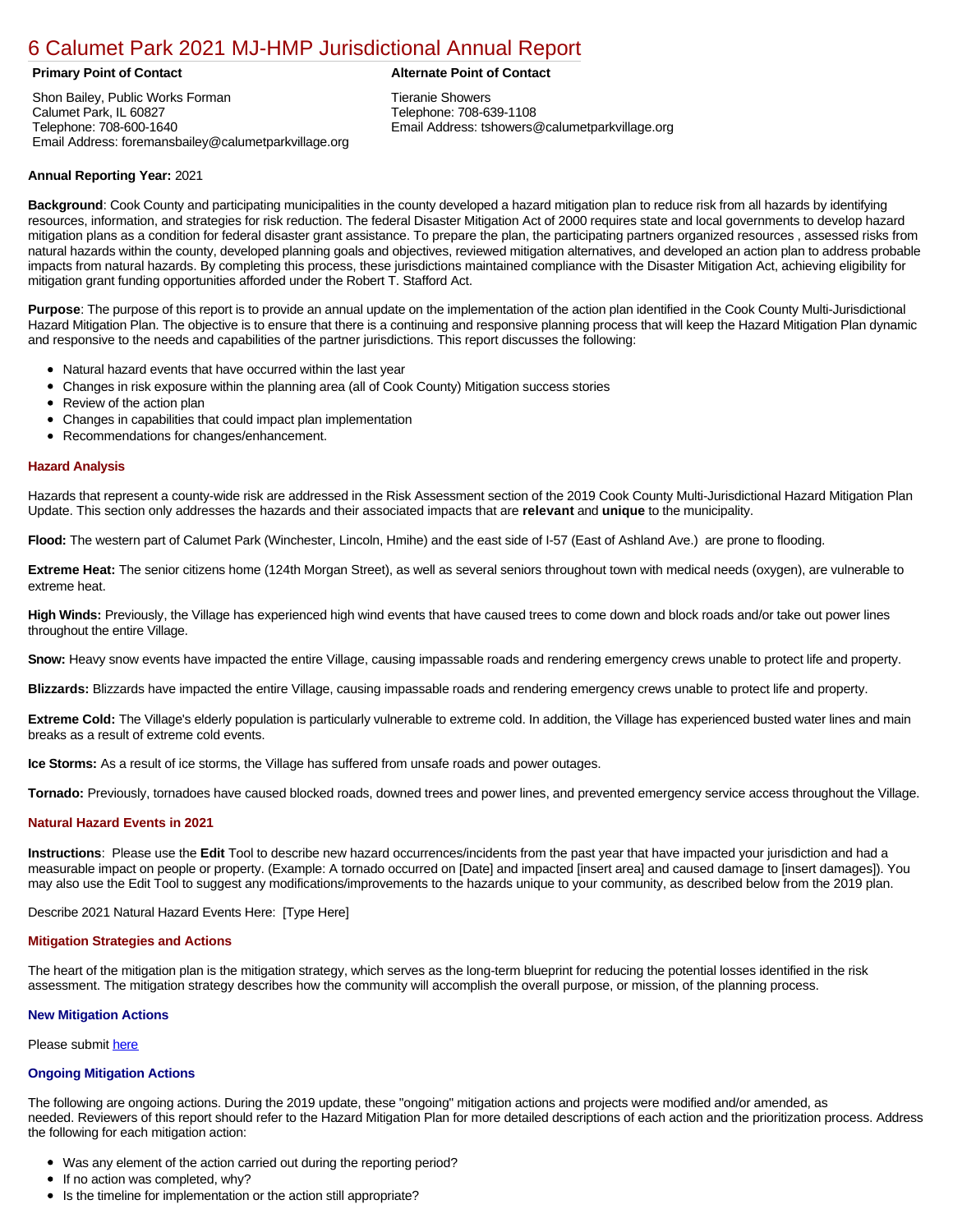If the action was completed, does it need to be changed or removed from the action plan?

| TABLE: HAZARD MITIGATION ACTION PLAN MATRIX                                                                                                                                                                                                         |                                                                                  |             |                                                      |                                 |                                                                                                                                                           |                          |                                            |                                                            |  |  |  |
|-----------------------------------------------------------------------------------------------------------------------------------------------------------------------------------------------------------------------------------------------------|----------------------------------------------------------------------------------|-------------|------------------------------------------------------|---------------------------------|-----------------------------------------------------------------------------------------------------------------------------------------------------------|--------------------------|--------------------------------------------|------------------------------------------------------------|--|--|--|
| <b>Completion status legend:</b><br>$O =$ Action Ongoing toward Completion<br>$N = New$<br>$R =$ Want Removed from Annex<br>$C = Project Completed$<br>$X = No$ Action Taken                                                                        |                                                                                  |             |                                                      |                                 |                                                                                                                                                           |                          |                                            |                                                            |  |  |  |
| 2021 Status                                                                                                                                                                                                                                         | 2020 Status                                                                      | 2019 Status | <b>Hazards</b><br><b>Mitigated</b>                   | <b>Objectives</b><br>Met        | <b>Lead Agencies</b>                                                                                                                                      | <b>Estimated</b><br>Cost | Sources of<br><b>Funding</b>               | <b>Timeline/Projected</b><br><b>Completion</b><br>Date (a) |  |  |  |
| Action C2.1—Educate property owners about flood mitigation techniques including using outreach activities to facilitate technical assistance program that<br>address measures that citizens can take or facilitate funding for mitigation measures. |                                                                                  |             |                                                      |                                 |                                                                                                                                                           |                          |                                            |                                                            |  |  |  |
| <b>Status Description:</b>                                                                                                                                                                                                                          |                                                                                  |             |                                                      |                                 |                                                                                                                                                           |                          |                                            |                                                            |  |  |  |
| Ongoing                                                                                                                                                                                                                                             |                                                                                  | Ongoing     | Flood, Severe<br>Weather                             | 1, 12                           | Village                                                                                                                                                   | Low                      | Local, Grant                               | Short-term                                                 |  |  |  |
|                                                                                                                                                                                                                                                     |                                                                                  |             |                                                      |                                 | Action C2.2—Improve stormwater drainage capacity by increasing the capacity of the City's storm sewer drainage system.                                    |                          |                                            |                                                            |  |  |  |
| <b>Status Description:</b>                                                                                                                                                                                                                          |                                                                                  |             |                                                      |                                 |                                                                                                                                                           |                          |                                            |                                                            |  |  |  |
| Ongoing                                                                                                                                                                                                                                             |                                                                                  | Ongoing     | Flood, Severe<br>Weather                             | 1, 2, 9, 13                     | Village                                                                                                                                                   | High                     | Grant                                      | Long-term                                                  |  |  |  |
|                                                                                                                                                                                                                                                     |                                                                                  |             |                                                      |                                 | Action C2.3—Assess vulnerability to severe wind using GIS to map areas that are at risk to the wind hazard associated with straight-line wind conditions. |                          |                                            |                                                            |  |  |  |
| <b>Status Description:</b>                                                                                                                                                                                                                          |                                                                                  |             |                                                      |                                 |                                                                                                                                                           |                          |                                            |                                                            |  |  |  |
| Ongoing                                                                                                                                                                                                                                             |                                                                                  | Ongoing     | Severe<br>Weather                                    | 3, 4, 10                        | Village                                                                                                                                                   | High                     | Grant                                      | Long-term                                                  |  |  |  |
| Action C2.4—Incorporate a GIS system/management plan for tracking permitting, land use patterns, tracking hazard data, and mapping risk for various<br>hazards.                                                                                     |                                                                                  |             |                                                      |                                 |                                                                                                                                                           |                          |                                            |                                                            |  |  |  |
| <b>Status Description:</b>                                                                                                                                                                                                                          |                                                                                  |             |                                                      |                                 |                                                                                                                                                           |                          |                                            |                                                            |  |  |  |
| Ongoing                                                                                                                                                                                                                                             |                                                                                  | Ongoing     | Multi-hazard                                         | 3, 4, 10                        | Village                                                                                                                                                   | Medium                   | Grant                                      | Short-term                                                 |  |  |  |
|                                                                                                                                                                                                                                                     |                                                                                  |             |                                                      |                                 | Action C2.5-Develop and maintain a database to track community vulnerability to known hazard areas.                                                       |                          |                                            |                                                            |  |  |  |
| <b>Status Description:</b>                                                                                                                                                                                                                          |                                                                                  |             |                                                      |                                 |                                                                                                                                                           |                          |                                            |                                                            |  |  |  |
| Ongoing                                                                                                                                                                                                                                             |                                                                                  | Ongoing     | Multi-hazard                                         | 1, 5, 6                         | Village                                                                                                                                                   | Medium                   | Grant                                      | Short-term                                                 |  |  |  |
|                                                                                                                                                                                                                                                     |                                                                                  |             |                                                      |                                 | Action C2.6—Protecting infrastructure and critical facilities from damage by engineering and/or retrofitting roads to withstand hazards.                  |                          |                                            |                                                            |  |  |  |
| <b>Status Description:</b>                                                                                                                                                                                                                          |                                                                                  |             |                                                      |                                 |                                                                                                                                                           |                          |                                            |                                                            |  |  |  |
| Ongoing                                                                                                                                                                                                                                             |                                                                                  | Ongoing     | Multi-hazard                                         | 1, 2, 9, 13                     | Village                                                                                                                                                   | High                     | Grant                                      | Long-term                                                  |  |  |  |
|                                                                                                                                                                                                                                                     |                                                                                  |             |                                                      |                                 | Action C2.7—Improve sewer capacity for stormwater and snowmelt by separating the combined sewer system.                                                   |                          |                                            |                                                            |  |  |  |
| <b>Status Description:</b>                                                                                                                                                                                                                          |                                                                                  |             |                                                      |                                 |                                                                                                                                                           |                          |                                            |                                                            |  |  |  |
| Ongoing                                                                                                                                                                                                                                             |                                                                                  | Ongoing     | Food, Severe<br>Weather.<br>Severe Winter<br>Weather | 1, 2, 9, 13                     | Village                                                                                                                                                   | High                     | IEPA, Grants                               | Ongoing                                                    |  |  |  |
| Action C2.8-Where appropriate, support retrofitting, purchase, or relocation of structures in hazard-prone areas to prevent future structure damage. Give<br>priority to properties with exposure to repetitive losses.                             |                                                                                  |             |                                                      |                                 |                                                                                                                                                           |                          |                                            |                                                            |  |  |  |
| <b>Status Description:</b>                                                                                                                                                                                                                          |                                                                                  |             |                                                      |                                 |                                                                                                                                                           |                          |                                            |                                                            |  |  |  |
| Ongoing                                                                                                                                                                                                                                             |                                                                                  | Ongoing     | All                                                  | 7, 13                           | Village                                                                                                                                                   | High                     | <b>FEMA Hazard</b><br>Mitigation<br>Grants | Long-term<br>(depending on<br>funding)                     |  |  |  |
|                                                                                                                                                                                                                                                     | Action C2.9—Continue to support the countrywide actions identified in this plan. |             |                                                      |                                 |                                                                                                                                                           |                          |                                            |                                                            |  |  |  |
| <b>Status Description:</b>                                                                                                                                                                                                                          |                                                                                  |             |                                                      |                                 |                                                                                                                                                           |                          |                                            |                                                            |  |  |  |
| Ongoing                                                                                                                                                                                                                                             |                                                                                  | Ongoing     | All                                                  | All                             | Village                                                                                                                                                   | Low                      | <b>General Fund</b>                        | Short-term                                                 |  |  |  |
| Action C2.10—Actively participate in the plan maintenance strategy identified in this plan.                                                                                                                                                         |                                                                                  |             |                                                      |                                 |                                                                                                                                                           |                          |                                            |                                                            |  |  |  |
| <b>Status Description:</b>                                                                                                                                                                                                                          |                                                                                  |             |                                                      |                                 |                                                                                                                                                           |                          |                                            |                                                            |  |  |  |
| Ongoing                                                                                                                                                                                                                                             |                                                                                  | Ongoing     | All                                                  | 3, 4, 6                         | <b>DHSEM Village</b>                                                                                                                                      | Low                      | General Fund                               | Short-term                                                 |  |  |  |
|                                                                                                                                                                                                                                                     |                                                                                  |             |                                                      |                                 | Action C2.11—Consider participation in incentive-based programs such as the Community Rating System, Tree City, and StormReady.                           |                          |                                            |                                                            |  |  |  |
| <b>Status Description:</b>                                                                                                                                                                                                                          |                                                                                  |             |                                                      |                                 |                                                                                                                                                           |                          |                                            |                                                            |  |  |  |
| Ongoing                                                                                                                                                                                                                                             |                                                                                  | Ongoing     | All                                                  | 3, 4, 5, 6, 7, 9,<br>10, 11, 13 | Village                                                                                                                                                   | Low                      | <b>General Fund</b>                        | Long-term                                                  |  |  |  |